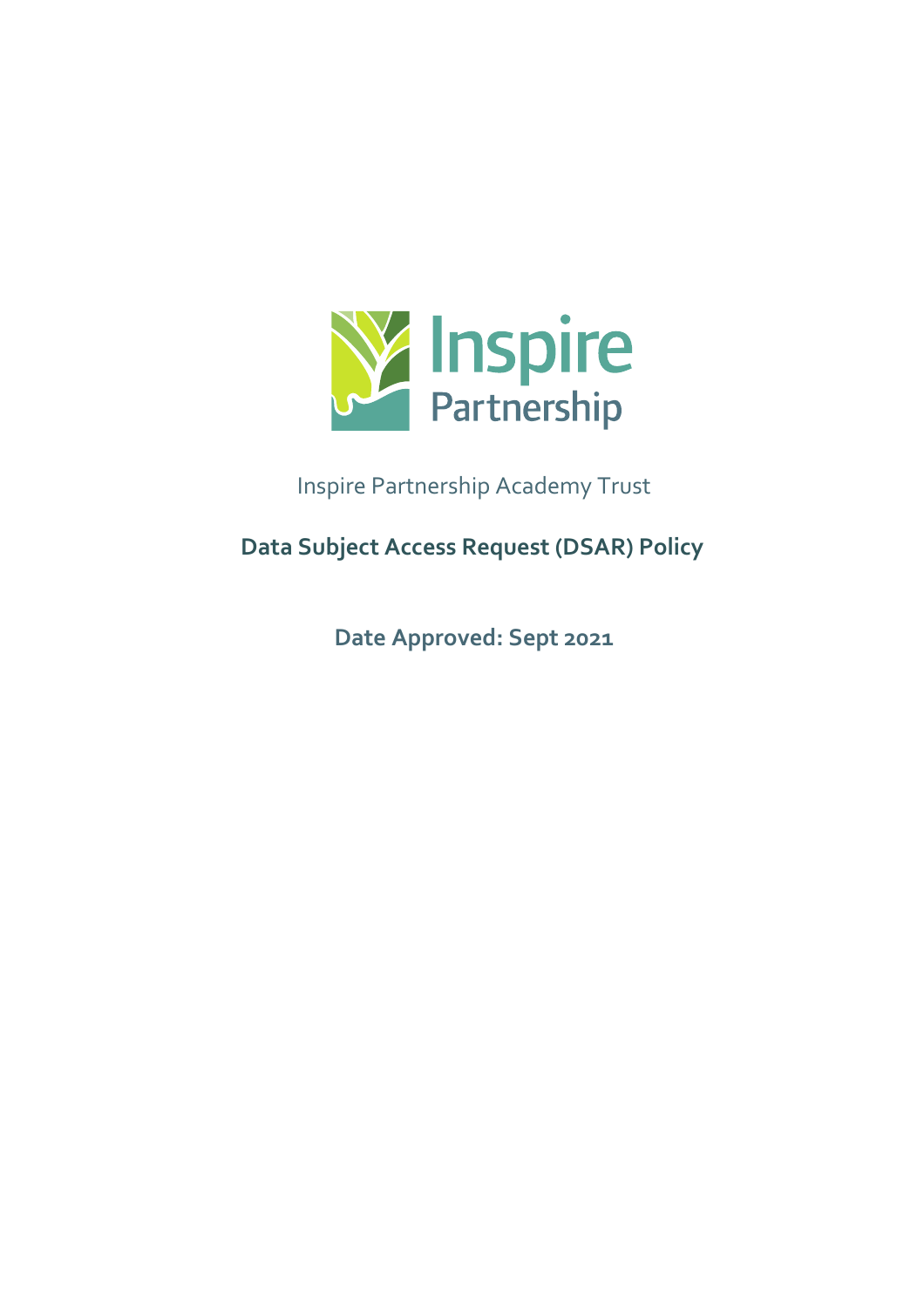

# **Content**

| $1 -$                 |     |  |  |  |  |
|-----------------------|-----|--|--|--|--|
|                       | 1.1 |  |  |  |  |
|                       | 1.2 |  |  |  |  |
|                       | 1,3 |  |  |  |  |
|                       | 1.4 |  |  |  |  |
|                       | 1.5 |  |  |  |  |
|                       | 1.6 |  |  |  |  |
| $\mathbf{2}^{\prime}$ |     |  |  |  |  |
|                       | 2.1 |  |  |  |  |
|                       | 2.2 |  |  |  |  |
|                       | 2.3 |  |  |  |  |
|                       |     |  |  |  |  |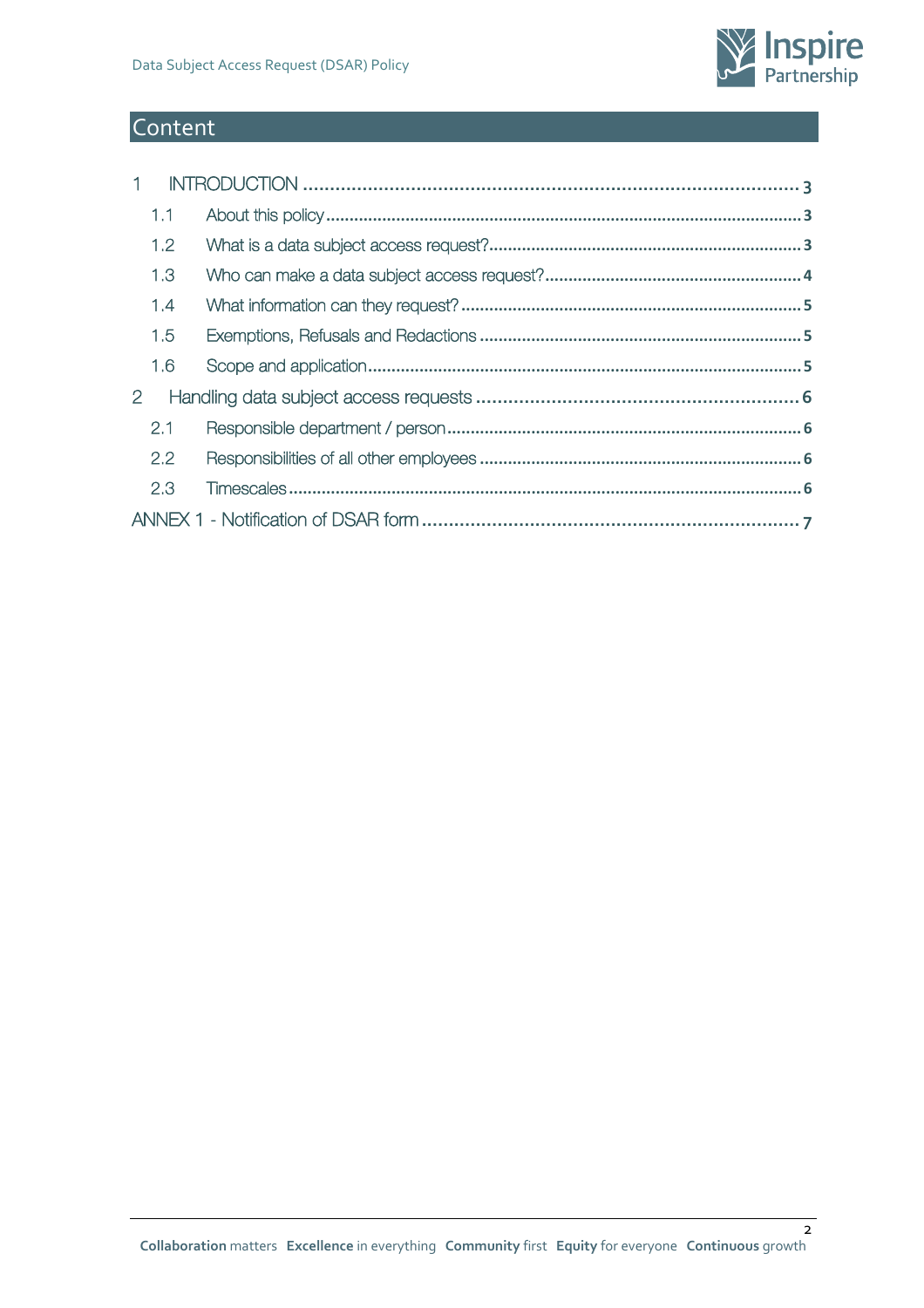

# <span id="page-2-0"></span>1 INTRODUCTION

## <span id="page-2-1"></span>1.1 About this policy

- 1.1.1 This policy defines the internal handling of data subject access requests received by the Inspire Partnership Academy Trust (The Trust). The guidance provided in this policy should be used to ensure such requests are dealt with in a structured, transparent and fair manner.
- 1.1.2 The Data Protection Act 2018/General Data Protection Regulation (GDPR) grants all individuals the right to access their personal data held with any establishment and to exercise that right easily and at reasonable intervals, in order to be aware of, and verify, the lawfulness of the processing.

#### 1.1.3 Definitions

| "Information asset"                | refers to a set of data in hardcopy/ manual or electronic format<br>(e.g., paper records, databases, systems)                                                                                                                                                                                                                                                                                                                                                                                                                                                                                                                                                                                                                                                                                    |
|------------------------------------|--------------------------------------------------------------------------------------------------------------------------------------------------------------------------------------------------------------------------------------------------------------------------------------------------------------------------------------------------------------------------------------------------------------------------------------------------------------------------------------------------------------------------------------------------------------------------------------------------------------------------------------------------------------------------------------------------------------------------------------------------------------------------------------------------|
| "Data subject"                     | means the person who the personal data relates to                                                                                                                                                                                                                                                                                                                                                                                                                                                                                                                                                                                                                                                                                                                                                |
| "Personal data"                    | this is data which relates to a living individual who can be<br>identified (a)from that data, or (b) from the data and other<br>information which is in the possession of, or is likely to come<br>into the possession of, the data controller and includes any<br>expression of opinion about the individual and any indication of<br>the intentions of the data controller or any other person in<br>respect of the individual.                                                                                                                                                                                                                                                                                                                                                                |
| "Redaction"                        | means permanently and securely removing data that is exempt<br>from disclosure from the material released to the requestor.                                                                                                                                                                                                                                                                                                                                                                                                                                                                                                                                                                                                                                                                      |
| "Sensitive personal data"          | refers to trade union membership, sexuality, race or ethnicity,<br>religious beliefs, political opinions, health and criminal records.                                                                                                                                                                                                                                                                                                                                                                                                                                                                                                                                                                                                                                                           |
| "Employment records"               | this is information held by the controller which relates to a<br>member of staff, present, past or prospective, whether<br>permanent, temporary or a volunteer.                                                                                                                                                                                                                                                                                                                                                                                                                                                                                                                                                                                                                                  |
| "GDPR"/Data Protection Act<br>2018 | Data Protection Act/GDPR came into force in 2018. It<br>harmonises data protection laws across the EU and updates<br>the previous regulations to take full account of globalisation, and<br>the ever-changing technology landscape. Businesses will now<br>need to demonstrate that they comply with the regulation when<br>handling personal data. The Act/Regulation applies to any<br>company processing the personal data of individuals in the<br>UK/EU in relation to offering goods and services, or else to<br>monitor their behaviour. Significant penalties can be imposed<br>on employers who breach the Data Protection Act 2018/GDPR,<br>it is therefore very important that businesses meet all the<br>requirements, one of which is the processing of subject access<br>requests. |

- <span id="page-2-2"></span>1.2 What is a data subject access request?
- 1.2.1 A data subject access request is a request from an individual (the data subject), in which they ask to be provided with information regarding the personal data we process concerning them.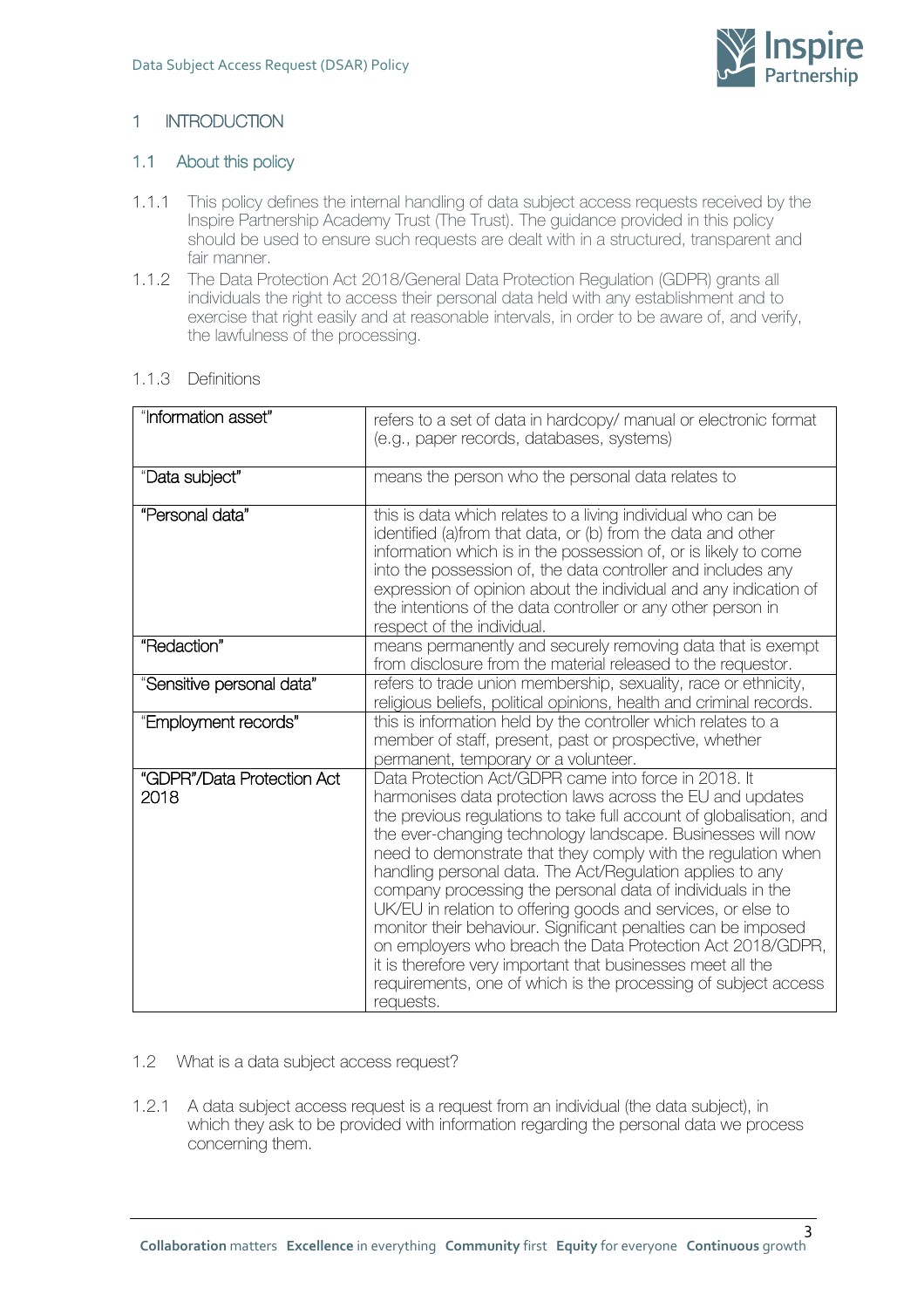

- 1.2.2 The Data Protection Act 2018/GDPR requires that the information you provide to an individual is in a concise, transparent, intelligible and easily accessible form, using clear and plain language. It also states that:
	- You must provide the requested information free of charge.
	- You can charge a 'reasonable fee' when a request is manifestly unfounded or excessive, particularly if it is repetitive.
	- You can charge a reasonable fee to comply with requests for further copies of the same information. The fee must be based on the administrative cost of providing the information.
- <span id="page-3-0"></span>1.3 Who can make a data subject access request?
- 1.3.1 The following people can submit a data subject access request:
- The individual themselves.
- Individuals requesting access on behalf of a child for whom they have parental responsibility. Parents can request access to their child's data in a subject access request if the child authorises this or if it is in the child's best interests. The data remains the property of the child and their maturity and ability to make decisions should be considered when deciding to action a request from a child and/ or the parent. In Scotland there is a presumption that a child is mature to be able to exercise their right of access from the age of 12. There is no such presumption in the rest of the UK, where the competence is assessed depending upon the level of understanding of the child, but this does indicate a reasonable approach. A child should not be considered competent if it is evident that they are acting against their own best interests. If you have already decided that the child is competent to give their own consent, then it will usually be reasonable to assume that they are competent to exercise their own data protection rights i.e. undertake a DSAR. This should be reviewed on a case by case basis.
- A representative nominated by the individual to act their behalf such as solicitors or a relative, where there is valid consent by the individual granting this authority. A competent child may authorise someone else to act on their behalf.
- 1.3.2 Data subject access requests can be made in any form, including verbally, in writing, via post, email, telephone and social media.

#### 1.3.3 Proof of ID

If you are unsure of someone's identity, then you must check for proof of ID. In accordance with the Data Protection Act 2018/GDPR you are not required to process the request until the identity of the requestor has been verified. If you are certain of a person's/ child's identity, then this does not have to be done.

1.3.3.1 Individuals requesting their own personal data will need to provide the following:

- Photographic proof of identity (e.g. passport or full UK driving licence)
- Proof of address (e.g. recent utility bill, bank statement)

1.3.3.2 Individuals requesting the personal data of another individual will need to provide the following:

• Signed consent from the data subject stating that the requestor has their permission to make the request on their behalf.

4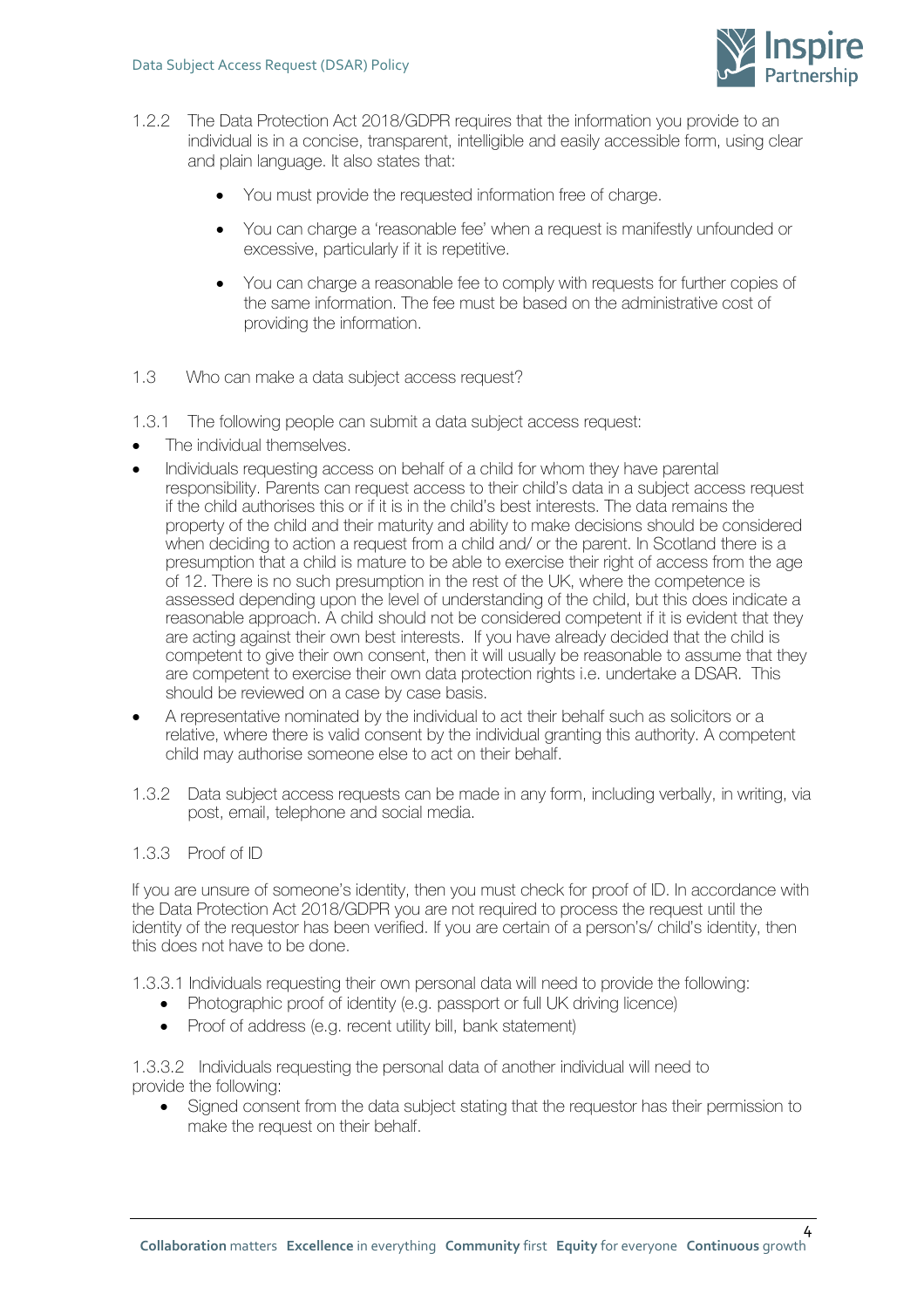

#### <span id="page-4-0"></span>1.4 What information can they request?

Subject access is most often used by individuals who want to see a copy of the information an organisation holds about them. However, subject access goes further than this and an individual is entitled to be:

- told whether any personal data is being processed
- given a description of the personal data, the reasons it is being processed, and whether it will be given to any other organisations or people
- given a copy of the personal data; and
- given details of the source of the data (where this is available).

An individual can also request information about the reasoning behind any automated decisions taken about him or her.

#### <span id="page-4-1"></span>1.5 Exemptions, Refusals and Redactions

Some information is exempt from disclosure under the terms of the Data Protection Act 2018/GDPR and in some cases, you may not be able to explain to the requestor why you are unable to disclose the requested information. Detailed guidance is available from the Information Commissioner's Office website.

Where a request is manifestly unfounded, vexatious, repeated or excessive, The Trust has the right to refuse to respond to the request. The individual will be informed of this decision and the reasoning behind it, as well as their right to complain to the supervisory authority and to a judicial remedy, within one month of the refusal.

In the event that a large quantity of information is being processed about an individual, The Trust will ask the individual to specify the information the request is in relation to.

Redactions will be required where there is information concerning other data subjects contained in the documents and consent from those individuals cannot be obtained and it isn't reasonable to comply without their consent.

<span id="page-4-2"></span>1.6 Scope and application

All employees are responsible for supporting the handling of data subject access requests made to The Trust and its schools as such requests may be received by any department or employee. It is therefore essential that this policy is adopted and supported by all.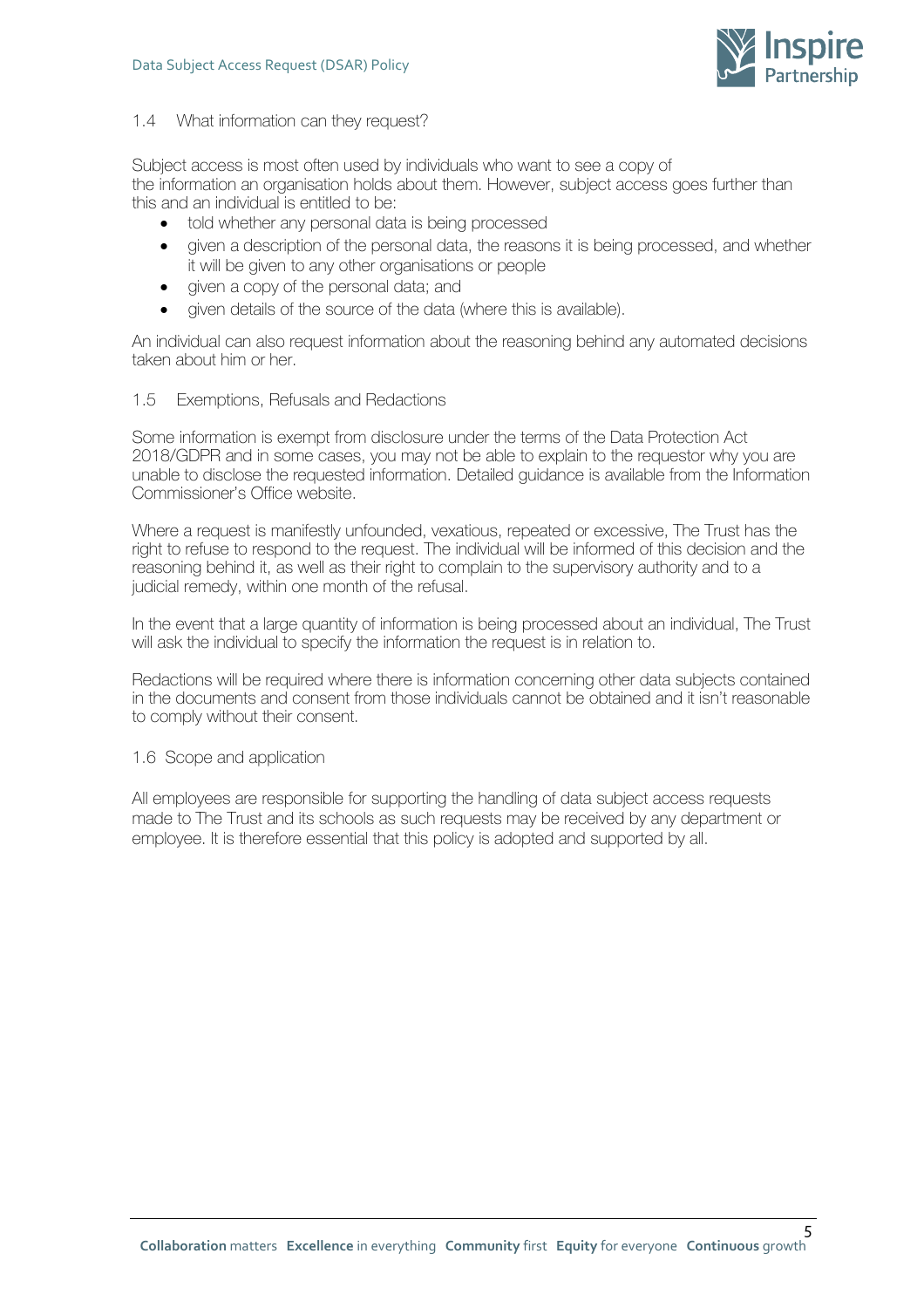

# <span id="page-5-0"></span>2 HANDLING DATA SUBJECT ACCESS REQUESTS

- <span id="page-5-1"></span>2.1 Responsible department / person
- 2.1.1 The Trust HR lead is responsible for the handling of data subject access requests made to The Trust and its schools.
- 2.1.2 Once received, the Trust HR lead will work with the school to investigate and respond to the request accordingly, taking into account the requirements of the Data Protection Act 2018/GDPR.
- <span id="page-5-2"></span>2.2 Responsibilities of all other employees
- 2.2.1 The Trust HR lead is solely responsible for responding to all data subject access requests received by the Trust and its schools
- 2.2.2 All other employees are prohibited from responding to any data subject access request and for the purposes of this policy are defined as "unauthorised employees".
- 2.2.3 In the event that a data subject access request is received by an unauthorised employee, details of the request and any accompanying documents are to be forwarded to the Trust HR lead via HR@inspirepartnership.co.uk and copied to the Headteacher (school based staff) and the Chief Operating Officer (central team staff).
- 2.2.4 It is essential that requests are forwarded on the day of receipt. When forwarding details of the request received, employees are required to use the form annexed to this policy.
- 2.2.5 In the event that any communication is received from the Information Commissioners Office ( ICO), the Trust Chief Operating Officer is to be informed immediately. Unauthorised persons are prohibited from responding to any such communications from the ICO.
- <span id="page-5-3"></span>2.3 Timescales
- 2.3.1 The Trust HR lead must comply with a subject access request without undue delay and in any event within one calendar month of the date on which the request is received or (if later) the day on which we received:
	- any requested clarification of what the information requested is; and
	- any information requested to confirm the requester's identity.

Schools must prioritise requests for information requested by the Trust HR lead in relation to DSARs and must respond to requests within 24 hours.

2.3.2 If more time is needed to respond to complex requests, an extension of **another two** months is permissible. This should be communicated to the data subject in a timely manner within the first month.

2.3.3 If the Trust HR lead cannot provide the information requested, the data subject should be informed of this decision without delay and at the latest within one month of receipt of the request.

6